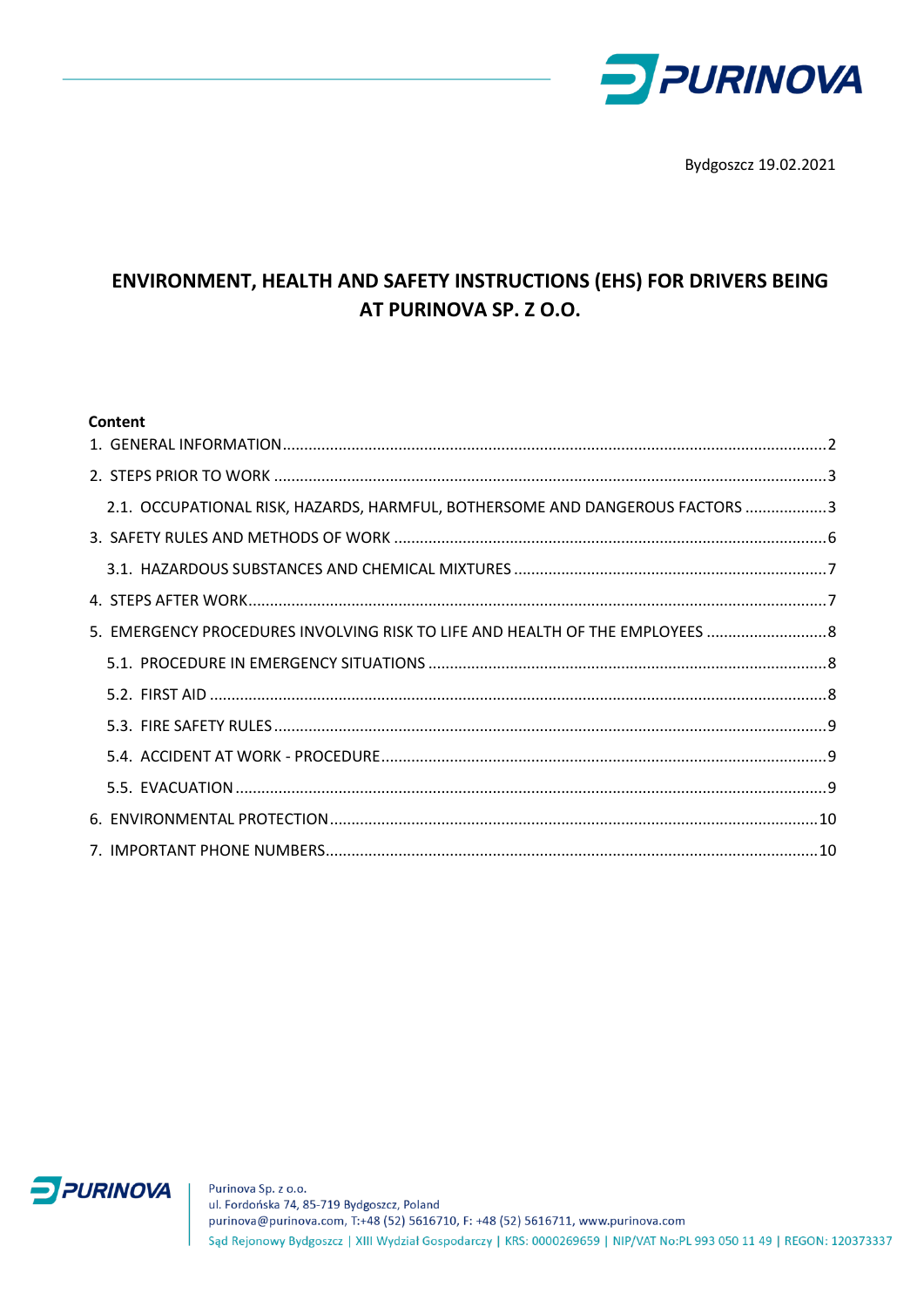

#### <span id="page-1-0"></span>**1. GENERAL INFORMATION**

For safety reasons **DRIVERS** being at Purinova Sp. z o.o. are obliged to obey the following instructions:

- The Purinova area can enter a driver with the category of driving license entitling him to drive a given vehicle, which he drives inside the Production Facility and other rights resulting from separate regulations - this also applies to crane drivers/operators
- You can enter the Production Plant area through the entrance gate No. 1
- Before entering the Purinova Sp. z o.o. area drivers are obliged to wait for the arrival of a security guard who records the company's or the driver's name, registration number, entry and exit times
- Vehicles awaiting their loading, park in front of gate No. 1, on the right or left of the access road
- Parking of tanker before or after the loading is allowed on the company's area only with the consent and in the place designated by the SHIFT FOREMAN - DPPIE Polyester and Ester Production Department (in the case of tankers loading and unloading of PUC-C, GDE, GME, gas, nitrogen) or WAREHOUSE MANAGER (in case of unloading, goods arrival)
- All instructions and directions on the Purinova area are issued by the SHIFT FOREMAN Department of

Polyester and Ester Production DPPIE, or a person designated by him and in case of unloading by the WAREHOUSE MANAGER, or a person designated by him

• Entry to Purinova Sp. z o.o. area is only allowed in working clothes - long pants and long sleeves, equipped with appropriate personal protective equipment (protective helmet, protective gloves, glasses\* - tanker and flexi tank) and full protective footwear (with covered fingers) - antistatic and protective helmet



- Places where tanker drivers can stay are: near tanker loading stations, near squares and storage tanks, administrative and office area of the building, in case of collecting and unloading of goods
- Places where other drivers can stay are: near of the loading stations, near squares and storage tanks, administrative and office area of the building, in case of collecting, unloading or delivering of goods
- Drivers of vehicles entering the Production Plant as part of the investment services, report to an employee of the Technical Department (Foremen office)
- The driver must have valid health and safety training and a medical certificate, as well as be familiar with the occupational risk associated with his work

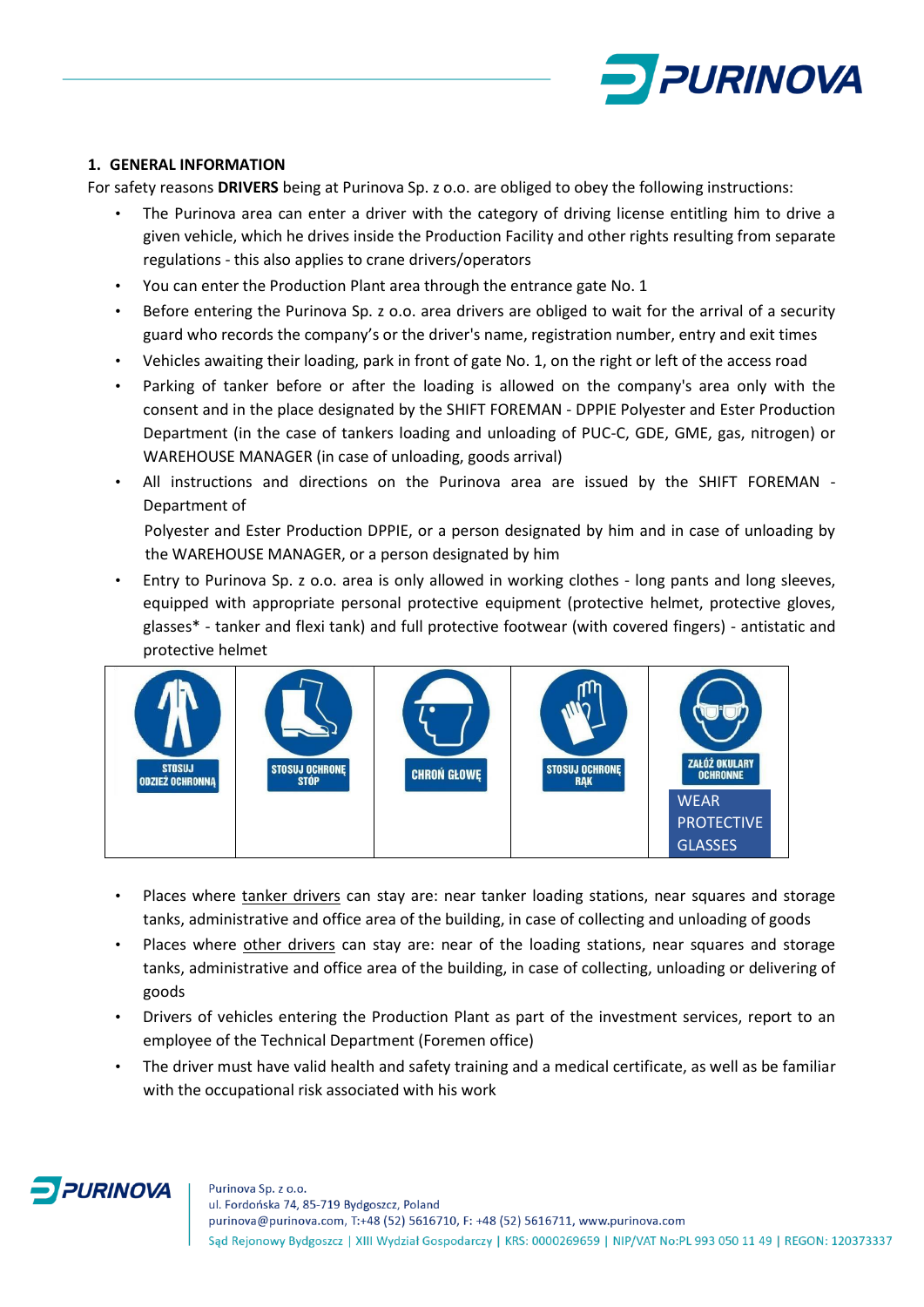

• Drivers of the vehicle must not enter the Production Plant with children or bystanders. The driver must have full documentation of the transported goods

#### **NOTE: The Company's area is being monitored 24 hours a day**

#### **In addition, at Purinova Sp. z o.o. area drivers are obligated to:**

- an total stop of the tanker at the entrance gate (applies to all gates)
- not use of the sound signal at the entrance gates (applies to all gates)
- entry and exit from the Production Plant only with the consent of the security guard
- use the permissible speed of internal roads up to 10 km/h
- not smoke, not use e-cigarettes on the Company's area
- not use open fire without permission
- not bring, consume or remain in a state indicating consumption of alcohol or other psychotropic substances
- not move and enter rooms outside designated areas independently.

# <span id="page-2-0"></span>**2. STEPS PRIOR TO WORK**

Before entering the Purinova Sp. z o.o. area, each driver should read these instructions and confirm it with his/her signature. The list of drivers acquainted with these instructions is kept by the carrier and made available on request by an employee of Purinova Sp. z o.o. - Logistics Department Manager or Purchasing Department Manager. After entering the Purinova Sp. z o.o. area the driver should:

- stop a functioning car with full equipment in a safe place, indicated by a Purinova employee
- turn off the engine (unless working of the engine is necessary for the operation of pumps or other devices ensuring loading/unloading)
- secure the vehicle against uncontrolled movement and remove the car key from the ignition. Check the technical condition of the tanker with equipment (visually check)

# <span id="page-2-1"></span>**2.1 OCCUPATIONAL RISK, HAZARDS, HARMFUL, BOTHERSOME AND DANGEROUS FACTORS** Occupational risk assessment table.

|    | No. Hazard and possible Source<br>results               |                                                              | <b>Risk mitigation</b><br>measures                                                                            | Probabil<br>ity | Severity of<br>consequenc<br>es | <b>Risk</b> |
|----|---------------------------------------------------------|--------------------------------------------------------------|---------------------------------------------------------------------------------------------------------------|-----------------|---------------------------------|-------------|
| 1. | Moving<br>means<br>transport<br>- collision, hit, crush | of Forklifts, tankers,<br>cars,<br>construction<br>machinery | Extreme caution,<br>compliance with traffic<br>rules, the use of<br>reflective vests, shoes<br>with a toe cap |                 | н                               | High        |
| 2. | Falling objects -<br>head injuries,<br>crushing         | Works at height                                              | Warrant of protective<br>helmets wearing                                                                      | U               | н                               | Medium      |

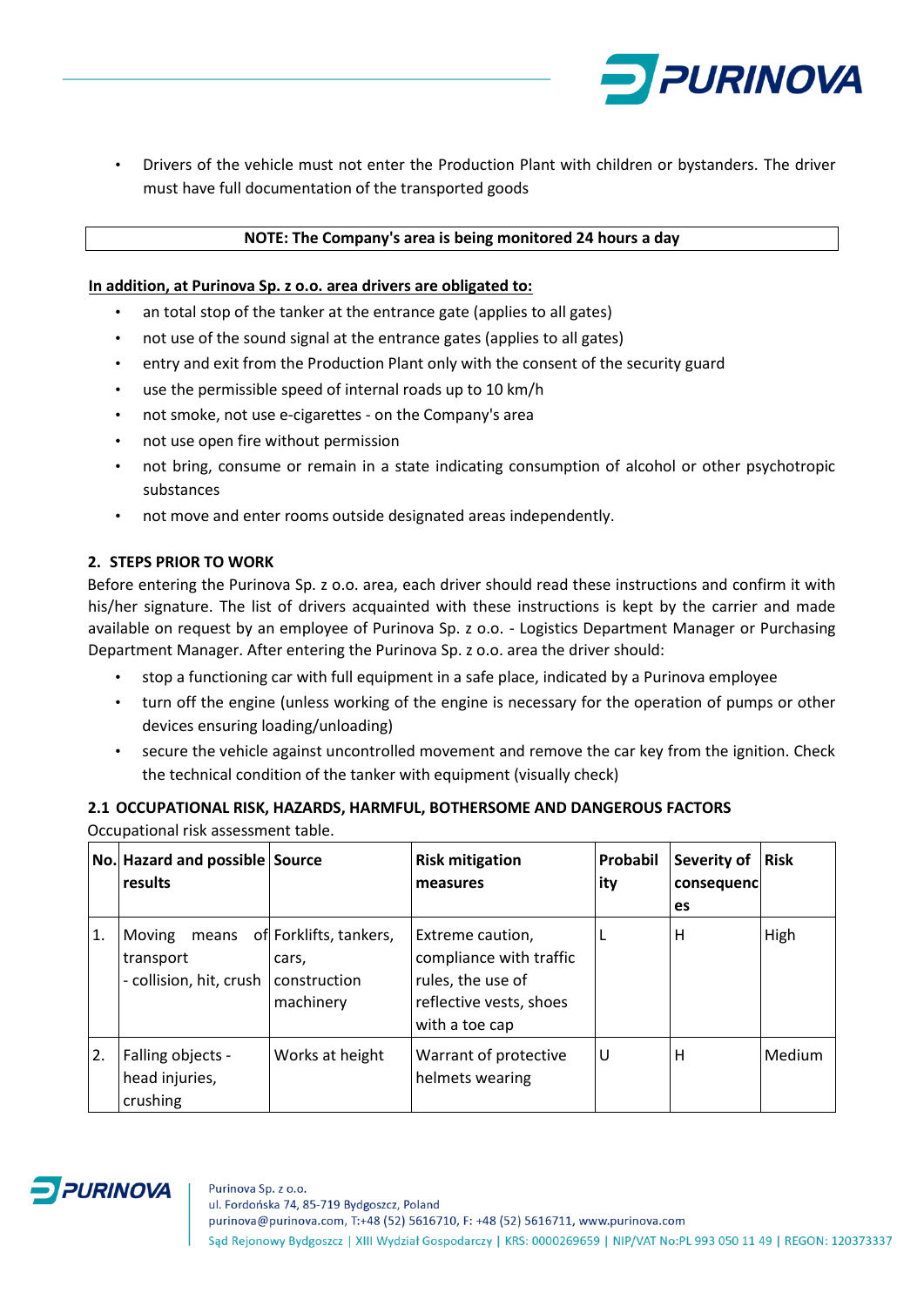

| 3. | Chemical agents -<br>pouring, chemical<br>burn, respiratory<br>irritation | installations, unit<br>packaging, tankers                                   | Open pipelines and Prohibition of staying<br>outside the working<br>place; treating all<br>substances<br>as dangerous;<br>The use of appropriate<br>work clothing, shoes,<br>personal protective<br>equipment | L               | H                               | High        |
|----|---------------------------------------------------------------------------|-----------------------------------------------------------------------------|---------------------------------------------------------------------------------------------------------------------------------------------------------------------------------------------------------------|-----------------|---------------------------------|-------------|
| 4. | Hot surfaces - burns                                                      | Hot, non-insulated<br>parts of the<br>installation                          | The use of protective<br>gloves during work                                                                                                                                                                   | L               | M                               | Medium      |
| 5. | Falling to a lower<br>level                                               | Stairs, workplaces<br>over 1m above the<br>ground, unsecured<br>excavations | Holding on handrails,<br>using shoes with non-<br>slipping soles                                                                                                                                              | L               | н                               | Medium      |
| 6. | Slippery, uneven<br>surfaces - slipping,<br>fracture, bruise, etc.        | Indoor floors,<br>communication<br>ways                                     | Use of non-slipping soles, H<br>caution, avoiding of rush,<br>marking of dangerous<br>places with safety<br>colours                                                                                           |                 | M                               | High        |
| 7. | Explosion hazard -<br>death                                               | Production in EX<br>zone, gas cylinders                                     | Application of bans and<br>orders regarding the EX<br>zone - no entry for<br>unauthorized persons, no<br>use of cell phones, use of<br>non-sparking tools, etc.                                               | U               | H                               | Medium      |
| 8. | Electricity - electric<br>shock, burns, death                             | Electrical<br>equipment<br>cables, electrical<br>equipment                  | Insulation review before<br>connecting to power,<br>compliance with EHS<br>instructions for electrical<br>equipment,                                                                                          | U               | н                               | Medium      |
|    | No. Hazard and possible Source<br>results                                 |                                                                             | <b>Risk mitigation</b><br>measures                                                                                                                                                                            | Probabil<br>ity | Severity of<br>consequenc<br>es | <b>Risk</b> |
|    |                                                                           |                                                                             | attention                                                                                                                                                                                                     |                 |                                 |             |
| 9. | Fire - burns, death                                                       | Flammable<br>chemicals, work<br>with open flame,<br>etc.                    | Compliance with the<br>safety data sheet, no<br>smoking on the<br>Company's premises, In<br>the event of a fire -                                                                                             | U               | н                               | Medium      |

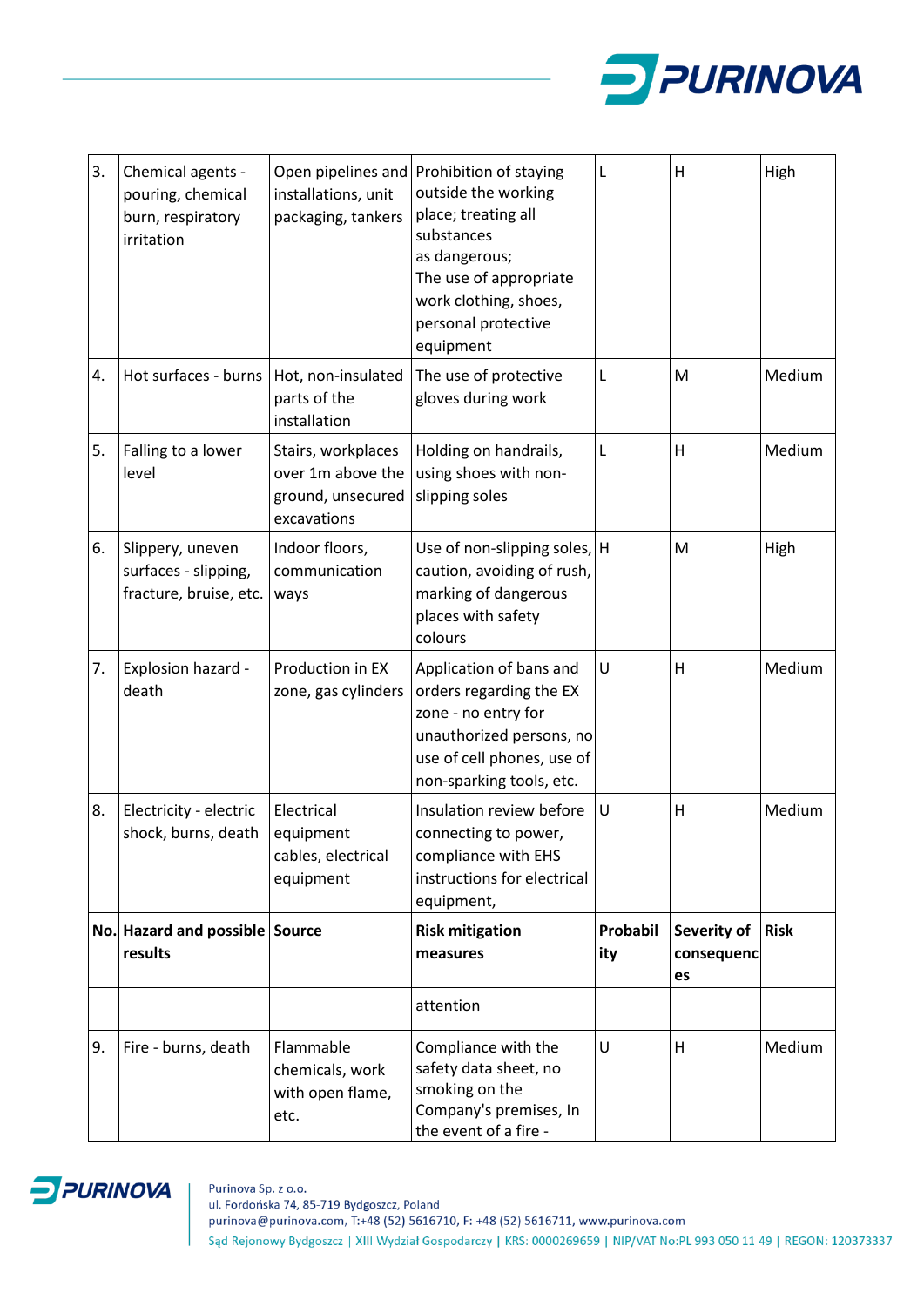

|     |                                                                                          |                                                                            | collection point in front<br>of the<br>Company's gate                                                                |   |   |        |
|-----|------------------------------------------------------------------------------------------|----------------------------------------------------------------------------|----------------------------------------------------------------------------------------------------------------------|---|---|--------|
| 10. | High pressure - limb Installations and<br>injuries,<br>injuries,<br>death                | internal devices under<br>pressure                                         | No unauthorized leaving<br>of workplace                                                                              | U | Н | Medium |
|     | 11. Noise - fatigue                                                                      | Active<br>installations,<br>power tools,<br>machines, internal<br>movement | There is no exceeding of<br>NDN noise levels in<br>Purinova                                                          | U | L | Low    |
| 12. | Microclimate - cold<br>or hot                                                            | Open<br>area<br>buildings                                                  | or Adjusting clothing to<br>temperature and<br>humidity                                                              | U | L | Low    |
|     | 13. Sharp, protruding,<br>rough parts - injury,<br>puncture                              | Installation<br>infrastructure<br>elements, paper<br>documentation         | Special care while<br>moving,                                                                                        | U | L | Low    |
|     | 14. Limited spaces<br>(narrow passages,<br>access points) -<br>bruises, head<br>injuries | Installations,<br>buildings                                                | Caution, concentration of U<br>attention on the<br>performed activity, order<br>at the workplace, proper<br>lighting |   | M | Low    |
| 15. | <b>Biological factors -</b><br>infections, diseases                                      | Hygienic and<br>sanitary rooms,<br>colleagues                              | Caring for hygiene by<br>washing your hands and<br>face before preparing<br>and eating meals,                        | U | M | Low    |
|     | 16. Steam - burns                                                                        | Pipelines                                                                  | The use of face<br>protection, protective<br>gloves                                                                  | U | M | Low    |
|     | 17. Dust – eye and skin<br>irritation                                                    | Loading loose<br>materials                                                 | The use of protective<br>glasses, standing outside<br>the dusting zone                                               | U | L | Low    |
| 18. | Aggression of other<br>employees - injury                                                | Other employees                                                            | Solving problems<br>verbally                                                                                         | U | M | Low    |
|     | 19. Sparks - clothing<br>inflammation,<br>eye<br>irritation                              | Welding works                                                              | Not looking directly at<br>welded parts                                                                              | U | M | Low    |

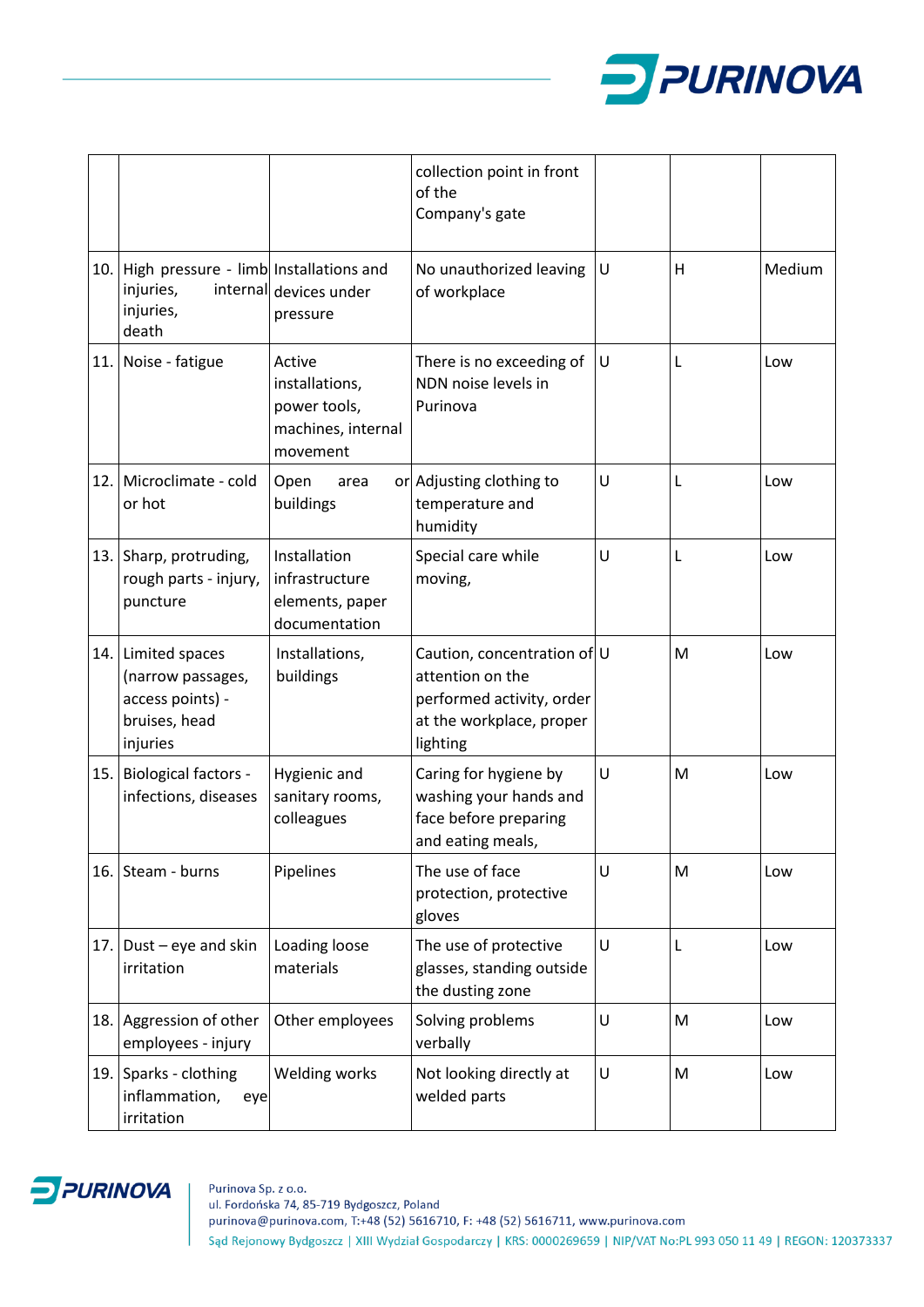

|  | 20. Stress - fatigue,<br>irritability, malaise | Requirements set<br>by the client,<br>internal orders and of individual and<br>prohibitions<br>applied in the<br>Company, working<br>place controls | Compliance with EHS<br>instructions, application<br>collective protection |  |  | Low |
|--|------------------------------------------------|-----------------------------------------------------------------------------------------------------------------------------------------------------|---------------------------------------------------------------------------|--|--|-----|
|--|------------------------------------------------|-----------------------------------------------------------------------------------------------------------------------------------------------------|---------------------------------------------------------------------------|--|--|-----|

Explanations:

Table. Three-level risk values.

|                    | CIĘŻKOŚĆ NASTĘPSTW |            |          |
|--------------------|--------------------|------------|----------|
| <b>PROBABILITY</b> | Low [ <b>L</b> ]   | Medium [M] | High [H] |
| Unlikely [U]       | Low                | Low        | Medium   |
| Likely [L]         | Low                | Medium     | High     |
| Highly likely [H]  | Medium             | High       | High     |

# <span id="page-5-0"></span>**3. SAFETY RULES AND METHODS OF WORK**

Entering the loading and unloading position depending on the purpose of driving inside of the Purinova Sp. z o.o. area is possible only after registration and the instruction of the person who does the loading/unloading operation.

Entering the weight at a speed of up to 5km/h, in a smooth manner without sudden

stops. After entering the weight or unloading/loading station, turn off the engine.

To perform the work safely:

- works should be carried out without haste, in a safe manner, in accordance with the provisions and principles of EHS
- Loading takes place through Purinova hoses, while unloading via a hose on the vehicle

# **PROHIBITED ACTIONS - apply to all drivers of external companies:**

- prohibition on placing an inoperative vehicle for loading/unloading and/or without full equipment
- no smoking, e-cigarettes, no open fire or other sources of ignition
- prohibition on eating meals at the workplace
- prohibition on loading/unloading a vehicle without the use of protective clothing and footwear, a protective helmet, glasses, gloves
- prohibition on arbitrary movement within the Company
- prohibition on servicing and repair activities on the Company's premises
- prohibition on bringing and/or consuming and/or being under the influence of alcohol and/or other drugs on the Company's premises
- prohibition on making any repairs, washing the vehicle or tanker,
- prohibition on littering of the Company's premises (household waste should be placed in proper containers) • prohibition on entering the interior (chamber) of the tanker
- prohibition on exceeding the maximum load capacity of the vehicle

# **PURINOVA**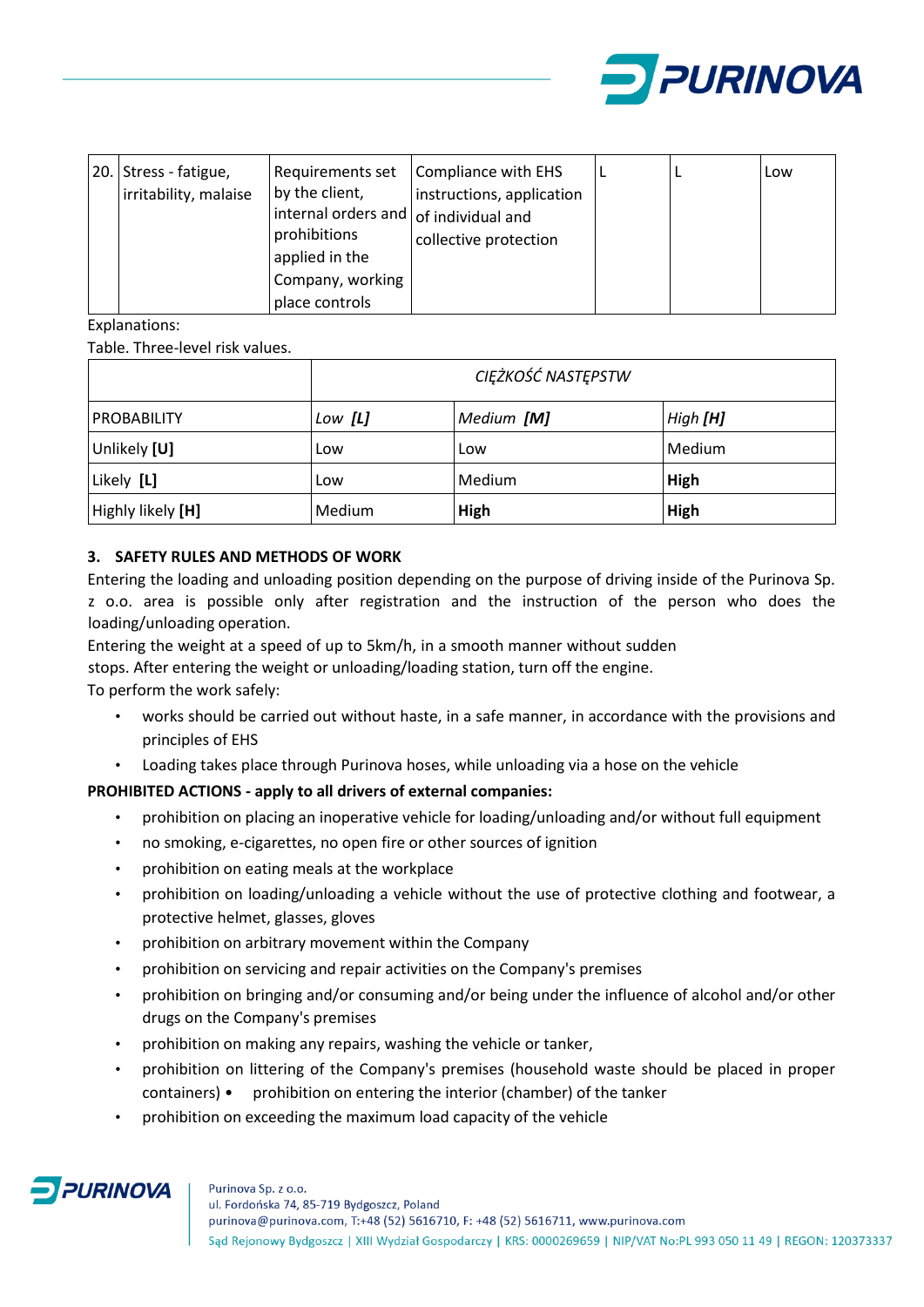

• in winter it is forbidden to clean the vehicle of snow

#### <span id="page-6-0"></span>**3.1 HAZARDOUS SUBSTANCES AND CHEMICAL MIXTURES**

- If the driver brings to the area of Purinova Sp. z o.o. hazardous substances or chemical mixtures, he is obliged to inform a Purinova employee about it and to have with him/her the appropriate Safety Data Sheets of the hazardous substance or mixture. These documents must be prepared in Polish
- The contractor of the transport service should train his employees in reading information labels, taking precautionary measures and providing first aid in relation to the chemical substances or mixtures used.
- The contractor of the transport service protects the employee with appropriate personal protective equipment and ensures their proper application

Employees of the EHS and Environmental Protection Department, Department Manager, Shift Foreman or a person replacing him may request directly from the Driver:

- a Safety Data Sheet for a substance or chemical mixture that the driver brought to Purinova Sp. z o.o.
- a document confirming that the Driver has been acquainted with the health and life hazards associated with a given chemical substance or mixture
- The driver must have adequate measures for removing leakages/spills/scatters of substances or chemical mixture, including oils and fuels. In the event of a larger problem, Purinova Sp. z o.o. ensures the proper measures for removing the results of a failure. Doing this by Purinova Sp. z o.o. does not take the responsibility from the transport company and does not close the possibility of any enforcing any claims for damages if the fault was made by the transport company.
- All emergency events must be immediately reported to an employee of Purinova Sp. z o.o. or other person supervising the unloading or loading.

**ATTENTION**: **Tanker drivers**: Checking tank cleanliness, collecting of samples, placing seals on tankers – performs a Purinova employee after placing the tanker in front of the weight, using a ladder for the tanker. For multi-chamber tanks, the driver is asked to drive the tanker so that the next chambers are under the ladder's protective basket. The Purinova employee must be on the ground while the tanker is moving.

# <span id="page-6-1"></span>**4. STEPS AFTER WORK**

After loading, the vehicle driver performs the following steps:

- closes the bottom valves and their control (in the case of a tankers)
- closes hatches on the tanker
- removes wedges from under the wheels
- releases the vehicle parking brake
- the tanker truck after loading/unloading is directed to the factory weight for a second weighing. Weighing receipt, waybill - the set of documents is issued to the drivers in the foremen room at the Polyester and Ester Production Department. The tanker driver who receives the goods via the e-AD document, personally takes the documents in the administration and office building.

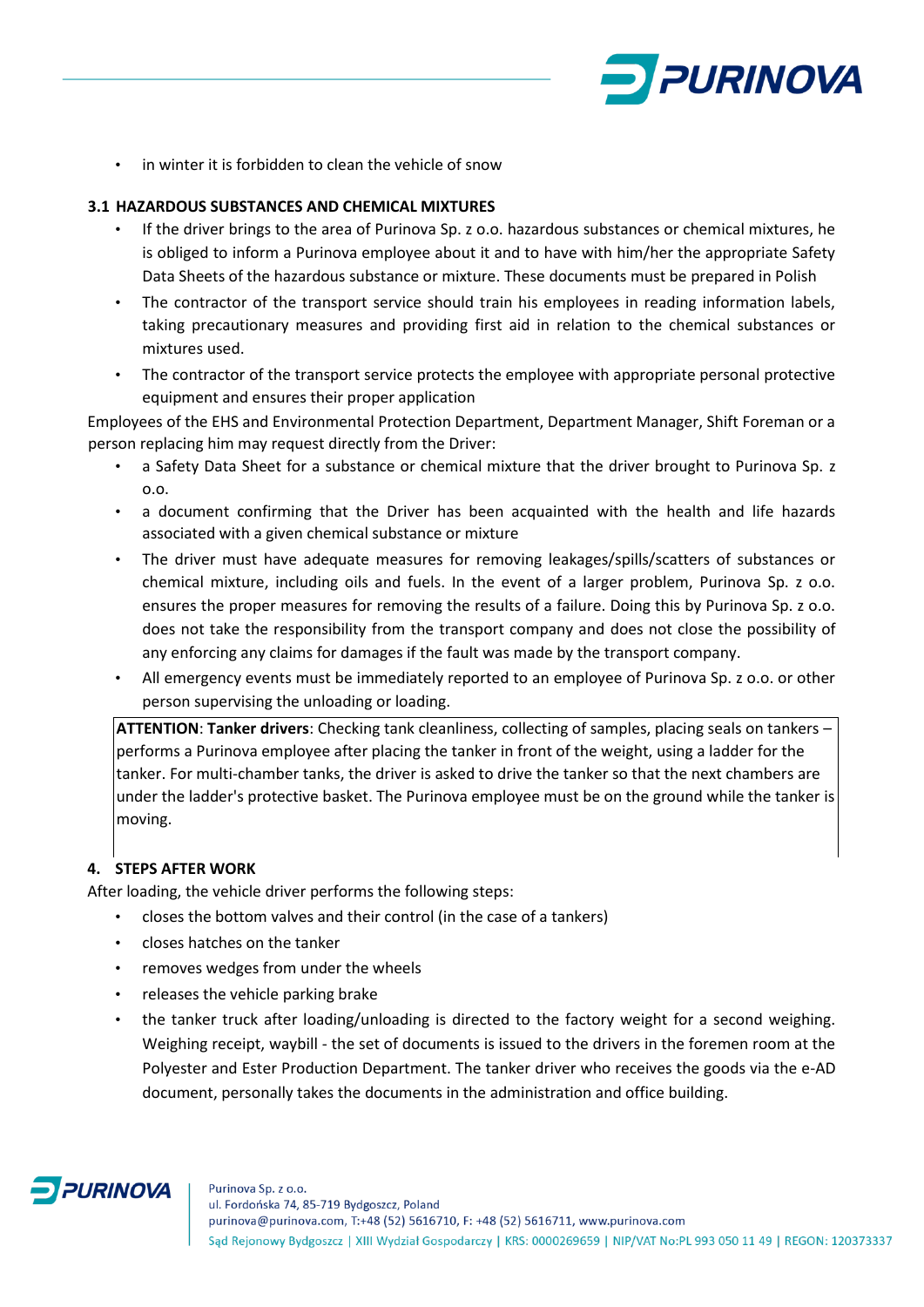

- the driver reports the readiness of leaving the company to the shift foreman, an employee of the office of the Polyester and Ester Production Department or an employee of the Warehouse Department - during his/her working hours
- departures through the gate

In addition, after the finished work the driver should:

- Check the tightness of the tanker's closures after filling.
- Ensure that there is no rests of the loaded material on the outside of the tanker.
- For Flexi tank, lorry follow the internal procedure.
- **Clean up the workplace.**

# <span id="page-7-0"></span>**5. EMERGENCY PROCEDURES INVOLVING RISK TO LIFE AND HEALTH OF THE EMPLOYEES**

# <span id="page-7-1"></span>**5.1 PROCEDURE IN EMERGENCY SITUATIONS**

In the event of a fire or other threat to life or health - warn colleagues and employees of Purinova, if possible try to extinguish the fire, notify the appropriate emergency services - fire brigade, landline 9-998, 9-112, cell phone 998, 112.

#### <span id="page-7-2"></span>**5.2 FIRST AID**

In the event of an accident, give the person first aid, notify the supervisor and call for medical assistance if necessary: landline phone 9-999, 9-112, cell phone 999, 112. The injured unconscious, non-breathing person - place the person in a dry place and proceed to cardiopulmonary resuscitation, according to the 30:2 scheme.

The injured, unconscious, breathing person- place the person in the recovery position, unless you suspect back injury, monitor the vital signs until the ambulance arrives, ensure the thermal comfort.

# *Electric shock*

The injured person should be disconnected from the power source, e.g. by switching off the pump by the main switch, In case of unconsciousness - lack of breathing and circulation - place the person in a dry place and proceed to cardiopulmonary resuscitation, according to the 30 compressions: 2 breaths scheme,

Injured, unconscious, breathing - place the person in the recovery position, control the vital signs until the ambulance arrives.

**In the case of a spill** - remove the contaminated clothing and footwear, use a shower. In case of eye contact - flush with eye fluid, which should be in the vehicle equipment. Injuries

for minor cuts, use a sterile dressing, remember the safety of the rescuer - put on gloves in the case of a complete amputation - use a tourniquet, recording the time and call for medical help, in case of fracture immobilize the limb and call for medical help,

You should give first aid to any person who has an accident at the Purinova Sp. z o.o.:

• use of first aid kit from Purinova Sp. z o.o. is unlimited – the use of its content should be reported to a Purinova employee

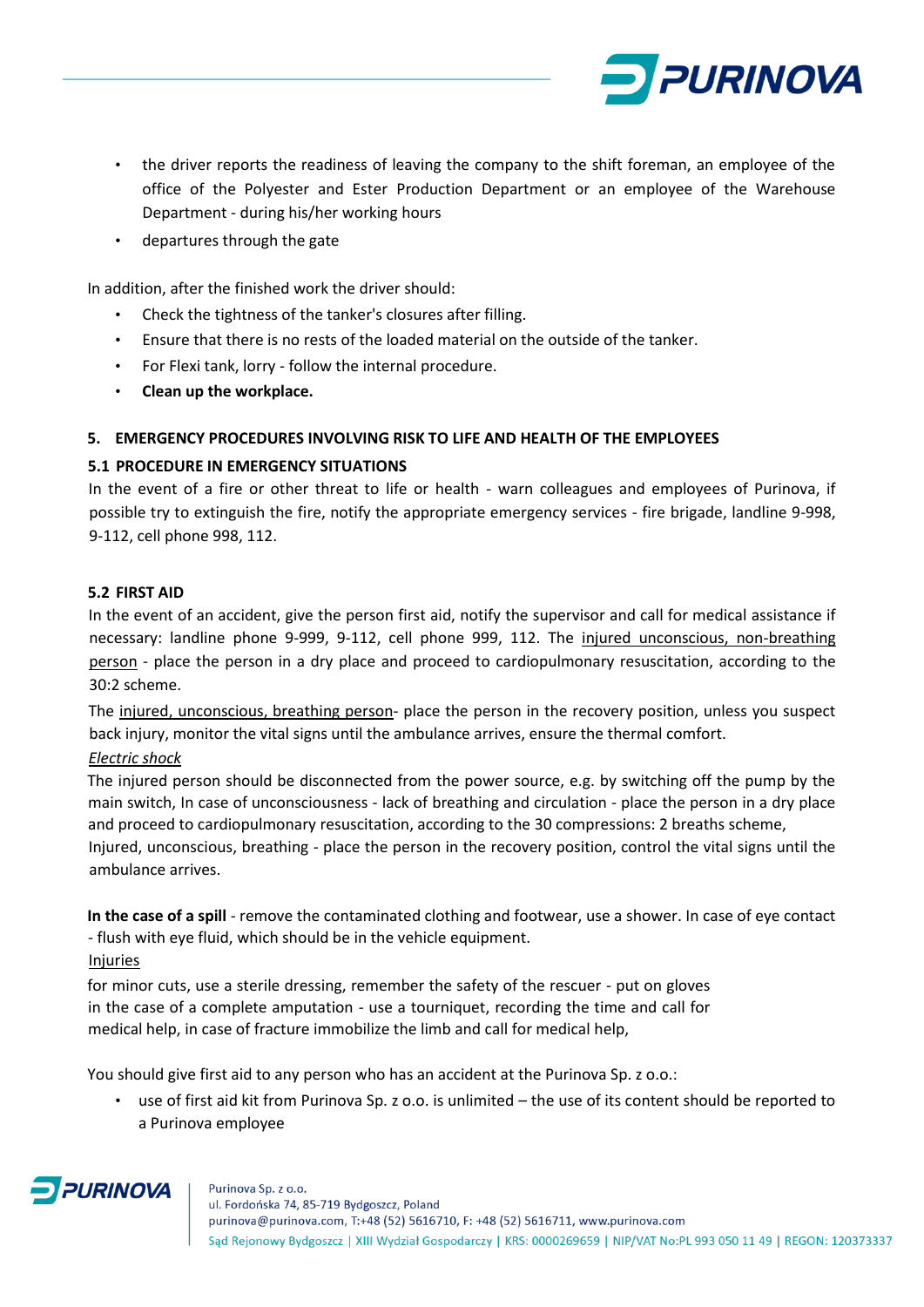

- premedical first aid at each first aid kit from Purinova Sp. z o.o. there is a list of people trained in giving first aid,
- medical assistance (call for an ambulance) report to an employee of Purinova Sp. z o.o. or in the lodge;

Purinova Sp. z o.o. reserves the right to refuse loading/unloading and authorizes its employees and company security staff to remove from the Company premises persons who do not comply with the applicable laws and rules, and have faulty vehicles.

# <span id="page-8-0"></span>**5.3 FIRE SAFETY RULES**

In the buildings and facilities of Purinova Sp. z o.o. and in the areas adjacent to them, it is prohibited to perform any actions that may cause a fire, its spread, blocking a rescue operation or evacuation, in particular it is prohibited to:

- using open fire,
- smoking\and e-cigarettes on the Company's area
- storage of flammable materials on public transport evacuation ways, closing of escape doors in a way that prevents its immediate use,
- prevent or restrict access to:
	- fire-fighting equipment, explosion-proof relief devices, emergency
	- exits, electric switches and switchboards,

In the case of a fire - if appropriate and safe, use a fire extinguisher to extinguish a small fire or a fire being in the early stages. Do not extinguish the fire covering the entire load. Report the use of a fire extinguisher. Follow the instructions of the Purinova employee, move away from the danger site - collection points in front of the gates.

# <span id="page-8-1"></span>**5.4 ACCIDENT AT WORK - PROCEDURE**

The driver is obligated to:

- provide immediate help to a person who has an accident,
- secure the accident site,
- an immediate report of the accident to a Purinova employee with whom he arranged the place of unloading/loading/parking
- reporting a driver's accident does not release the Contractor of the transport service from carrying out postaccident proceedings, as specified in relevant labour law,
- the post-accident procedure for accidents occurring at Purinova's premises should always be agreed with the EHS and Environmental Protection Department. In the accident proceedings may participate, at the request of the Employer of the Driver, an employee of Purinova designated by the Management Board of Purinova,
- In the case of a potentially accidental event (no injury), the Driver reports the occurrence of such an event to a Purinova employee.

### <span id="page-8-2"></span>**5.5 EVACUATION**

Follow the instructions provided by Purinova employees.